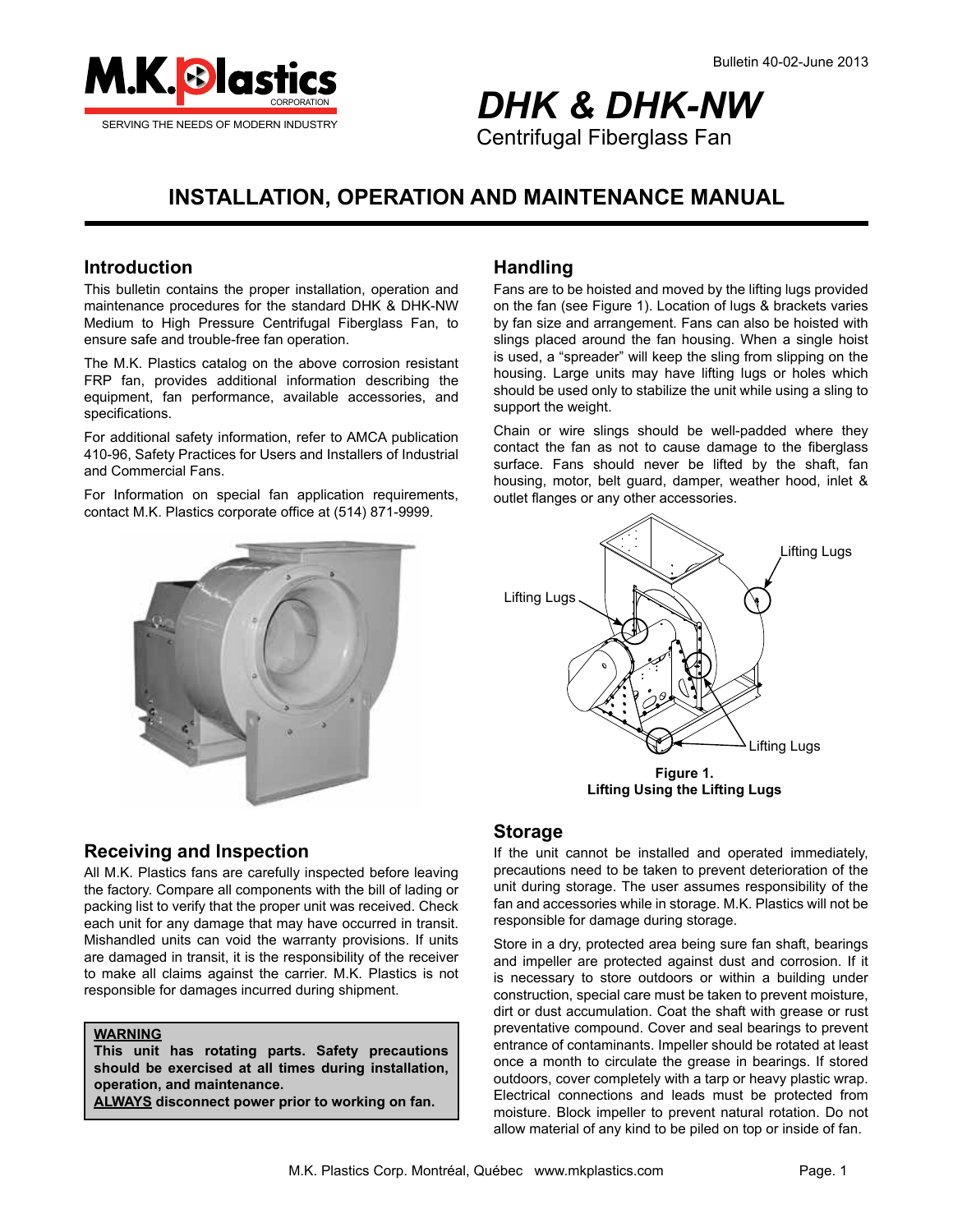### **Pre-Installation**

When the unit is removed from storage after a long duration, all bearing grease should be purged and replenished with fresh grease as per the lubrication decal. The motor should be measured to verify that the resistance is still at a satisfactory level compared to the value recorded prior to storage.

### **Inlet & Outlet Fan Installation**

Efficient fan performance relies on the proper installation of inlet and discharge ducts. Installations with poor inlet or discharge configurations may result in reduced performance. Restricted or unstable flow at the fan inlet can cause pre rotation of incoming air or uneven loading of the fan wheel resulting in increased system losses and sound levels. Free discharge or turbulent flow in the discharge ductwork will also result in system losses. Make sure the following recommendations are followed.

### **Inlet Duct Turns**

Installation of a duct turn or elbow too close to the fan inlet reduces fan performance. To achieve full fan performance, there should be at least three effective wheel diameters between duct turns or elbows and the fan inlet.



**Figure 2 - Inlet Ducting**

### **Inlet Spin**

A common cause of reduced fan performance is inlet spin. To prevent this occurring, it is good practice to use turning vanes in the duct to reduce the effects.



**Figure 3 - Inlet Spin**

## **Discharge Duct Turns**

Where possible, allow minimum three duct diameters between turns or elbows and fan outlet. Fan performance is reduced when turns are made immediately off the fan discharge.



**Figure 4 - Outlet Ducting**

### **Free Discharge**

Avoid a free discharge into the plenum. This will result in lost efficiency because it doesn't allow for a static regain.



**Figure 5 - Free Discharge**

### **Fan Installation**

Follow proper handling instructions given earlier.

- Move the fan to the final mounting position.
- Remove skid, crates, and packing materials carefully.
- If supplied, place vibration pads or isolation base on mounting bolts. Line up holes in fan base with bolts.
- Place fan on mounting structure. Carefully level utilizing shims as required at all mounting hole locations. Bolt down the unit.
- Any grout may now be used. Bolt the fan in position before applying grout. Do not depend upon grout to support rotating equipment.
- Continue with Operations Checklist.

Additional instructions may be given for some fan sizes, components and accessories in the submittal.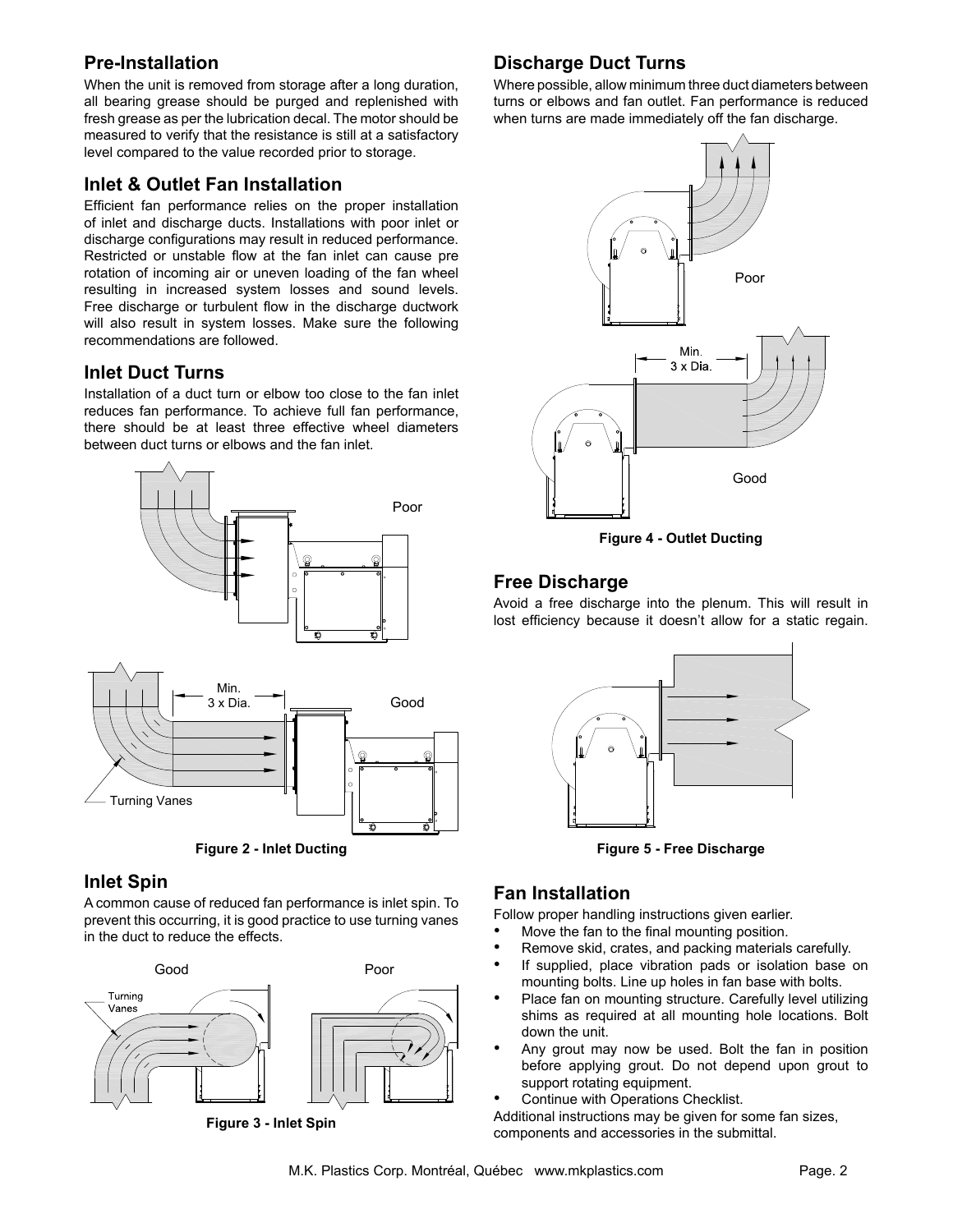### **Isolation and Support Foundation**

Essential to every DHK fan installation is a strong, level foundation. A correctly designed concrete foundation with a structural steel base or inertia base provides the best means of supporting floor mounted units. Any foundation size is determined by the fan arrangement, size, weight, motor weight, position or fan orientation and location of the installation. The weight of the foundation must be greater than the weight of the fan and its motor. Roof or floor structure supports should be per the structural engineer, in accordance with load requirements and applicable building codes.



**Figure 5 - Isolation (Unitary) Base**

### **Vibration Isolators**

To prevent vibration and noise from being transferred to the building, vibration isolators are recommended. Isolators should be located between the fan system and the support structure. M.K. Plastics supplies three main types of isolators for FRP fans:

- Floor Mounted Seismically Restrained Spring Isolators (1" to 4" deflection)
- Floor Mounted Non-Restrained Housed Spring Isolators (1" to 3" deflection)
- Floor Mounted Rubber-In-Shear Isolators (rubber mounts)

Refer to the M.K. Plastics submittal for isolator installation and adjustment instructions. In applications where seismic installation is required, refer to the M.K. Plastics submittal for further details.



Seismically Restrained Spring Isolator

Housed Spring Isolator Rubber-In-Shear

Isolator

**Figure 6 Vibration Isolators (Typical)**

After the fan, isolation base, and isolators are installed, the entire assembly must be leveled. Position the level on the isolation base, not the fan shaft, for proper leveling. Additionally, the motor and fan shafts must be level and parallel relative to each other for proper alignment.

### **Wheel-Inlet Overlap**

Efficient performance is achieved by having the correct wheel to inlet overlap and uniform radial gap. This should always be verified before initial start-up and if possible after the fan has been in operation for 24 hours.

The overlap is adjusted by loosening the wheel hub on the shaft and moving the wheel to the correct position - refer to Table 1. for values. A uniform radial gap (between the edge of wheel inlet and edge of inlet cone) is achieved by loosening the bolts on the inlet cone and centering it on the wheel. In both cases, a trim balance maybe required.



| Size | Overlap      |
|------|--------------|
| 1225 | 7/16"        |
| 1500 | 5/8"         |
| 1825 | 3/4"         |
| 2225 | 15/16"       |
| 2450 | 1"           |
| 2700 | $1 - 1/16"$  |
| 3000 | $1 - 5/16"$  |
| 3300 | $1 - 3/8"$   |
| 3650 | $1 - 1/2"$   |
| 4025 | 1-5/8"       |
| 4450 | $1 - 13/16"$ |
| 4900 | 2"           |
| 5425 | $2 - 1/8"$   |
| 6000 | $2 - 3/8"$   |

**Table 1 Wheel/Inlet Overlap**

### **Drive Maintenance and Installation**

V-belt drives need periodic inspection, retensioning, and occasional belt replacement. When inspecting drives, look for dirt buildup, burrs or obstructions that can cause premature belt or drive replacement. If burrs are found, use fine emery cloth or a stone to remove them. Be careful that dust does not enter the bearings. Check sheaves for wear. Excessive slippage of belts on sheaves can cause wear and vibration. Replace worn sheaves with new ones. Carefully align sheaves to avoid premature sheave failure.

Belt tension is determined by the sound the belts make when the fan is first started. Belts will produce a loud squeal which dissipates after the fan is operating at full capacity. If the belt tension is too tight or too loose, lost efficiency and possible damage can occur. The proper tension for operating a V-belt is the lowest tension at which the belts will not slip at peak load conditions. For initial tensioning, the proper belt deflection half-way between pulley centers is 1/60" for each inch of belt span.



**Figure 8 - Belt Tension**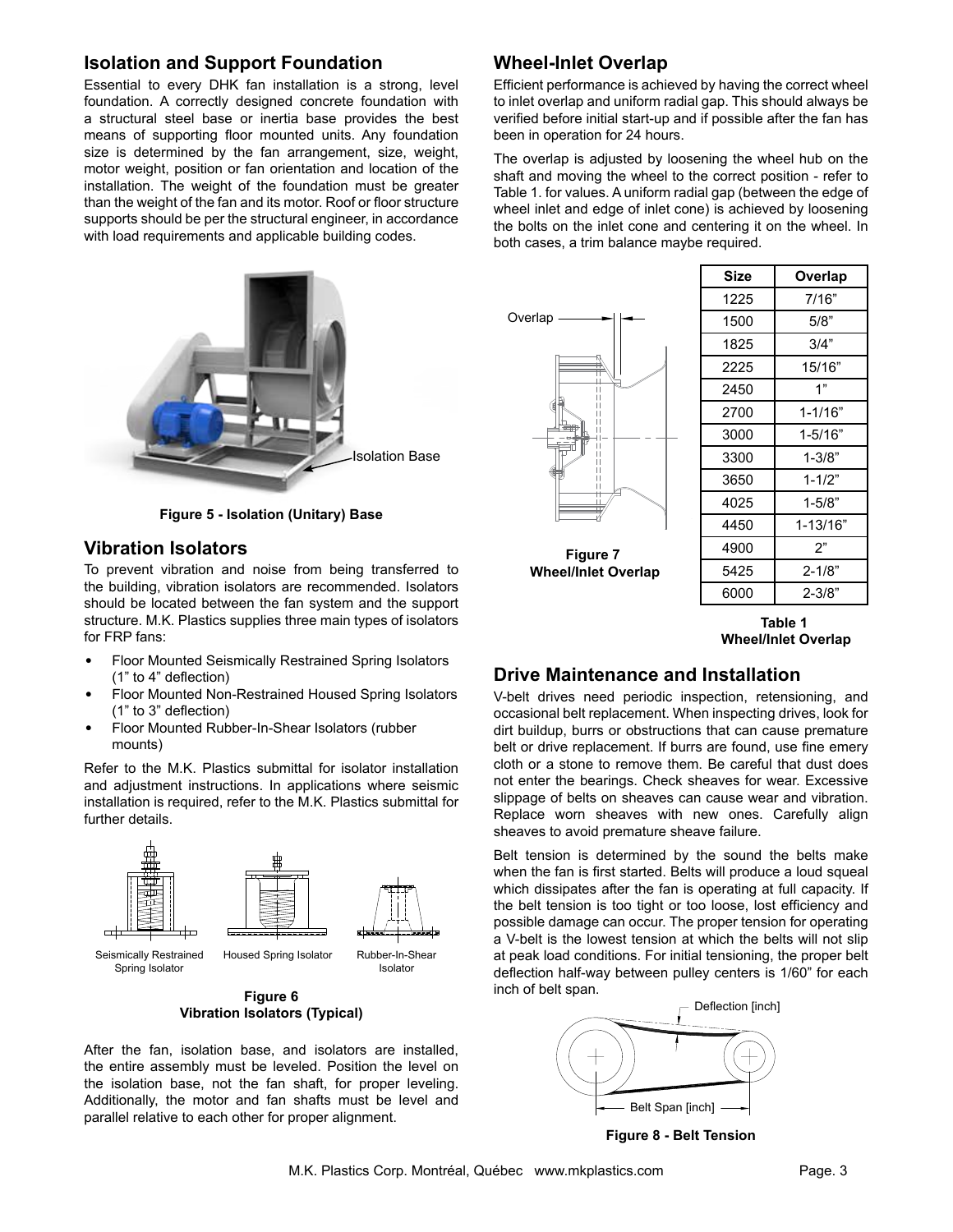Refer to the following procedure for belt tensioning -

- 1. Loosen motor plate adjustment bolts and move motor plate in order that the belts can easily slip into the grooves on the pulleys. Never pry, roll, or force the belts over the rim of the pulley.
- 2. Adjust the motor plate until proper tension is reached. For proper tension, a deflection of approximately 1/60" per inch of center distance should be obtained by firmly pressing the belt. Refer to Figure 8.
- 3. Lock the motor plate adjustment nuts in place.
- 4. Ensure pulleys are properly aligned.

When replacing belts, replace the entire set. After initial replacement and tensioning, recheck belt tension after a few days. New belts require a break-in period. Never use belt dressing on any belts.

### **Drive Alignment**

Pulley alignment is adjusted by loosening the motor pulley setscrew and by moving the motor pulley on the motor shaft. Fig. 9 illustrates correct and incorrect pulley alignment.



**Figure 9 - Pulley Alignment** 

A recommended method of inspecting the pulley alignment is shown in Figure 10. With the shorter leg of a carpenter's square or other straight edge lying along the case of the motor, adjust the position of the motor pulley (or the motor) until the longer leg of the square is parallel to the belt.



**Figure 10**

### **Motor Maintenance**

The three basic rules of motor maintenance are:

- 1. Keep the motor clean.
- 2. Keep the motor dry.
- 3. Keep the motor properly lubricated.

Blow dust off periodically (with low pressure air) to prevent motor from overheating.

Some smaller motors are lubricated for life. Lubrication requirements are normally attached to the motor. Use the motor manufacturer's recommendations for relubrication. If this information is not available, the following schedule may be used. Motors less than 10 HP running about eight hours a day in a clean environment should be lubricated once every five years; motors 15 to 40 HP, every three years. For motors in dusty or dirty environments or running 24 hours a day: divide the service interval by 4. Do not over lubricate.

### **Wheel and Shaft Maintenance**

Periodically inspect the shaft and wheel for dirt buildup, corrosion, and signs of excess stress or fatigue. Clean the components. If the wheel is removed for any reason, make sure that it is securely attached to the shaft before restarting the fan.

### **Arrangement 8 Shaft Flexible Couplings**

Coupling alignment should be checked after installation and prior to start up. Alignment is set at the factory, but shipping, handling, and installation can cause misalignment. Check for misalignment between the coupling halves. Parallel and angular misalignment and separation gap are shown in Figure 11. Refer to coupling manufacturer's installation instructions for allowable misalignment and separation gap tolerances. When correcting for misalignment using shims, the shims should only be located under the motor. Do not place shims under the shaft bearings. A dial indicator or laser can be used for alignment where greater precision is required. After aligning procedure, check for tightness of all coupling component pieces and ensure that they are clean from dirt and debris.



**Figure 11 - Flexible Couplings**

### **Drainage Detail**

All DHK fans come as standard with outlet drains due to the possibility of water or condensation that may occur. Proper disposal of water must occur by connection of drain outlet to a drainage system (by others). Piping must have adequate pitch for proper runoff and be supported (if needed) to prevent the possibility of sagging and overflow. The trap should be filled before start-up.



- 
- A: Must be greater than system static pressure.
- B: Must be greater than 1/2 of the system static pressure. C: 1" water seal.
-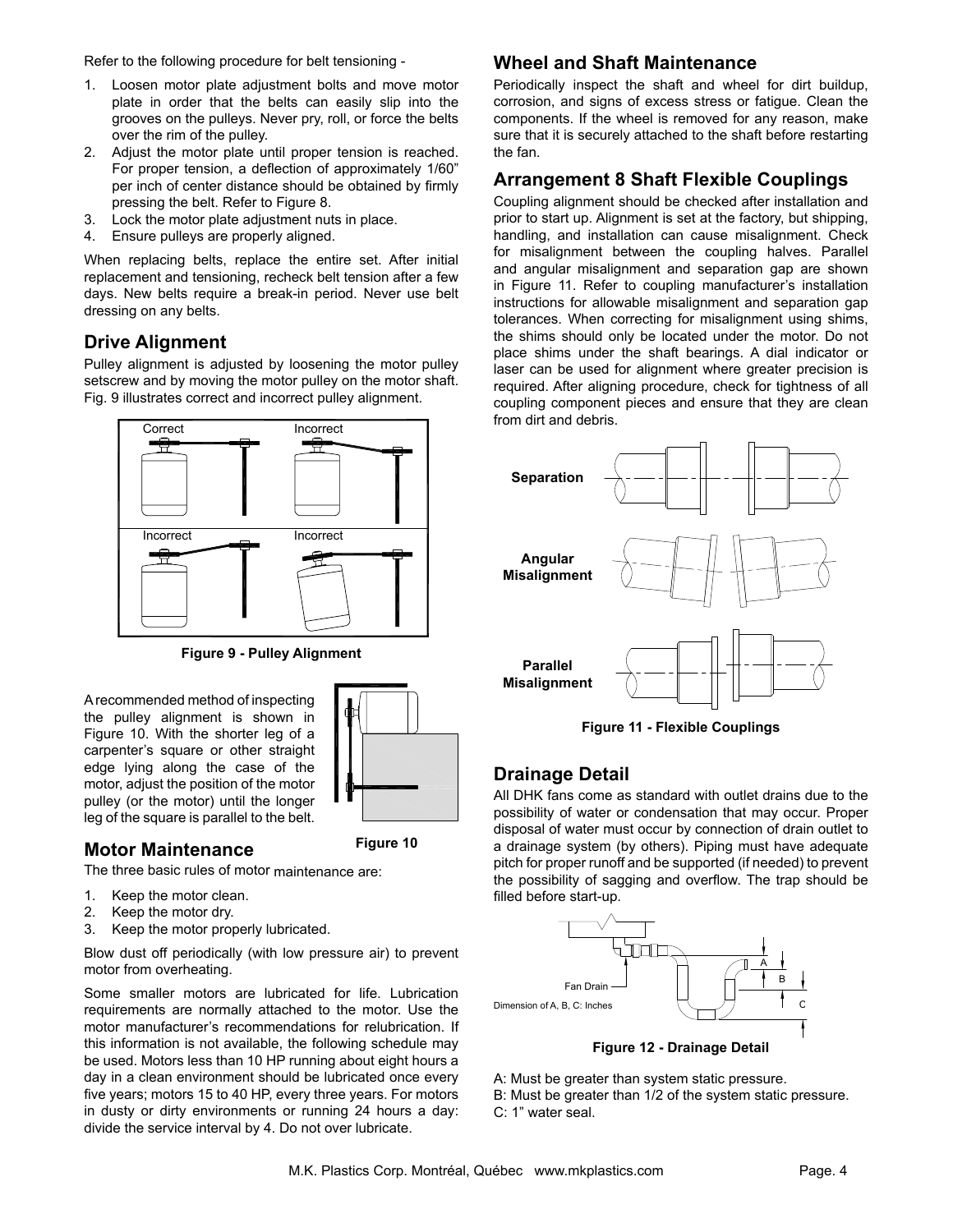| <b>Relubrication Schedule [Months]</b> |           |                |                                                                      |                          |                |                |
|----------------------------------------|-----------|----------------|----------------------------------------------------------------------|--------------------------|----------------|----------------|
| Speed [rpm]                            | 500       | 1000           | 1500                                                                 | 2000                     | 2500           | 3000           |
| <b>Size</b>                            |           |                |                                                                      |                          |                |                |
|                                        |           |                | For Bearings With No Grease Fittings                                 |                          |                |                |
| 1225                                   |           |                |                                                                      |                          |                |                |
| 1500                                   |           |                | Relubrication is not required. Bearings are factory charged with the |                          |                |                |
| 1825                                   |           |                | correct amount of grease and do not require further grease charge.   |                          |                |                |
| 2225                                   |           |                |                                                                      |                          |                |                |
|                                        |           |                | For Bearings With Grease Fittings                                    |                          |                |                |
| 1225                                   | 6         | 6              | 5                                                                    | 3                        | 3              | $\overline{2}$ |
| 1500                                   | 6         | 6              | 5                                                                    | 3                        | 3              | $\overline{2}$ |
| 1825                                   | 6         | 6              | 5                                                                    | 3                        | 3              | $\overline{2}$ |
| 2225                                   | 6         | 6              | 5                                                                    | 3                        | 3              |                |
| 2450                                   | 6         | $\overline{4}$ | 4                                                                    | $3 - 1/2$                | $2 - 1/2$      |                |
| 2700                                   | 6         | $\overline{4}$ | $\overline{4}$                                                       | $3 - 1/2$                | $2 - 1/2$      |                |
| 3000                                   | 5         | 4              | 3                                                                    | $2 - 1/2$                |                |                |
| 3300                                   | 5         | 4              | 3                                                                    | $2 - 1/2$                |                |                |
| 3650                                   | 5         | 4              | 3                                                                    |                          |                |                |
| 4025                                   | 5         | 4              | $2 - 1/2$                                                            | -                        |                |                |
| 4450                                   | $4 - 1/2$ | $3 - 1/2$      | $2 - 1/2$                                                            | $\overline{\phantom{0}}$ | $\blacksquare$ |                |
| 4900                                   | $4 - 1/2$ | $3 - 1/2$      | $\overline{\phantom{0}}$                                             | $\overline{\phantom{0}}$ | ۰              |                |
| 5425                                   | $4 - 1/2$ | $3 - 1/2$      |                                                                      |                          |                |                |
| 6000                                   | $4 - 1/2$ | $3 - 1/2$      |                                                                      |                          |                |                |

#### **Table 2 - Relubrication Schedule [Months]**

### **Fan Bearing Lubrication**

Proper lubrication of the fan drive bearings helps assure maximum bearing life. DHK fans come with three types of fan bearings:

- 1. Self-Lube pillow block ball bearings (1225-2225), which do not require re-greasing. No grease fittings.
- 2. Air Handling Heavy Duty ball bearing pillow blocks (1225-2225), which do require re-greasing. With grease fittings - see schedule on Table 2.
- 3. Spherical split pillow block bearings (2450-6000), which do require re-greasing through a grease fitting on the outer housing and should be lubricated by the schedule, Table 2.

However, every installation is different and the frequency of relubrication should be adjusted accordingly. On high moisture applications, the lubrication frequency may need to be doubled or tripled to adequately protect the bearings. Double the relubrication frequency on fans with vertical shafts.

Observation of the conditions of the grease expelled from the bearings at the time of relubrication is the best guide as to whether regreasing intervals and amount of grease added should be altered.

Greases are made with different bases. There are synthetic base greases, lithium base, sodium base, etc. Avoid mixing greases with different bases. They could be incompatible and result in rapid deterioration or breakdown of the grease. All bearings are filled with a lithium-based grease before leaving the factory. When the fans are started, the bearings may discharge excess grease through the seals for a short period of time. Do not replace the initial discharge because leakage will cease when the excess grease has worked out. Sometimes the bearings have a tendency to run hotter during this period. There is no reason for alarm unless it lasts over 48 hours or gets very hot (over 200°F). When relubricating,

use a sufficient amount of grease to purge the seals. Rotate bearings by hand during relubrication.

Table 2 is for shaft bearings on belt drive and direct drive arrangement #8 fans, motor bearing lubrication should be per the motor manufacturers instructions.

Suggested initial greasing interval - remove bearing cap and observe condition of used grease after lubricating. Adjust lubrication frequency as needed. Hours of operation, temperature, and surrounding conditions will affect the relubrication frequency required. '*If bearings need to be re packed, remove old grease, pack bearing full and fill housing reservoirs on both sides of bearing to bottom of shaft.*'

Lubricate with a multipurpose roller bearing NLGI No. 2 having rust inhibitors and antioxidant additives, and a minimum oil viscosity of 500 SSU at 100ºF. Some greases having these properties are:

- 1. Shell Alvania No. 2 Mobil
- 2. Mobilith AW2/Mobilith SHC100
- 3. Texaco Premium RB2
- 4. American Rykon Premium 2

Lubricate bearings prior to extended shutdown or storage and rotate shaft monthly to aid corrosion protection.

### **Fan Bearing Replacement**



**Figure 13 Split Pillow Block**



**Figure 14 Solid Pillow Block**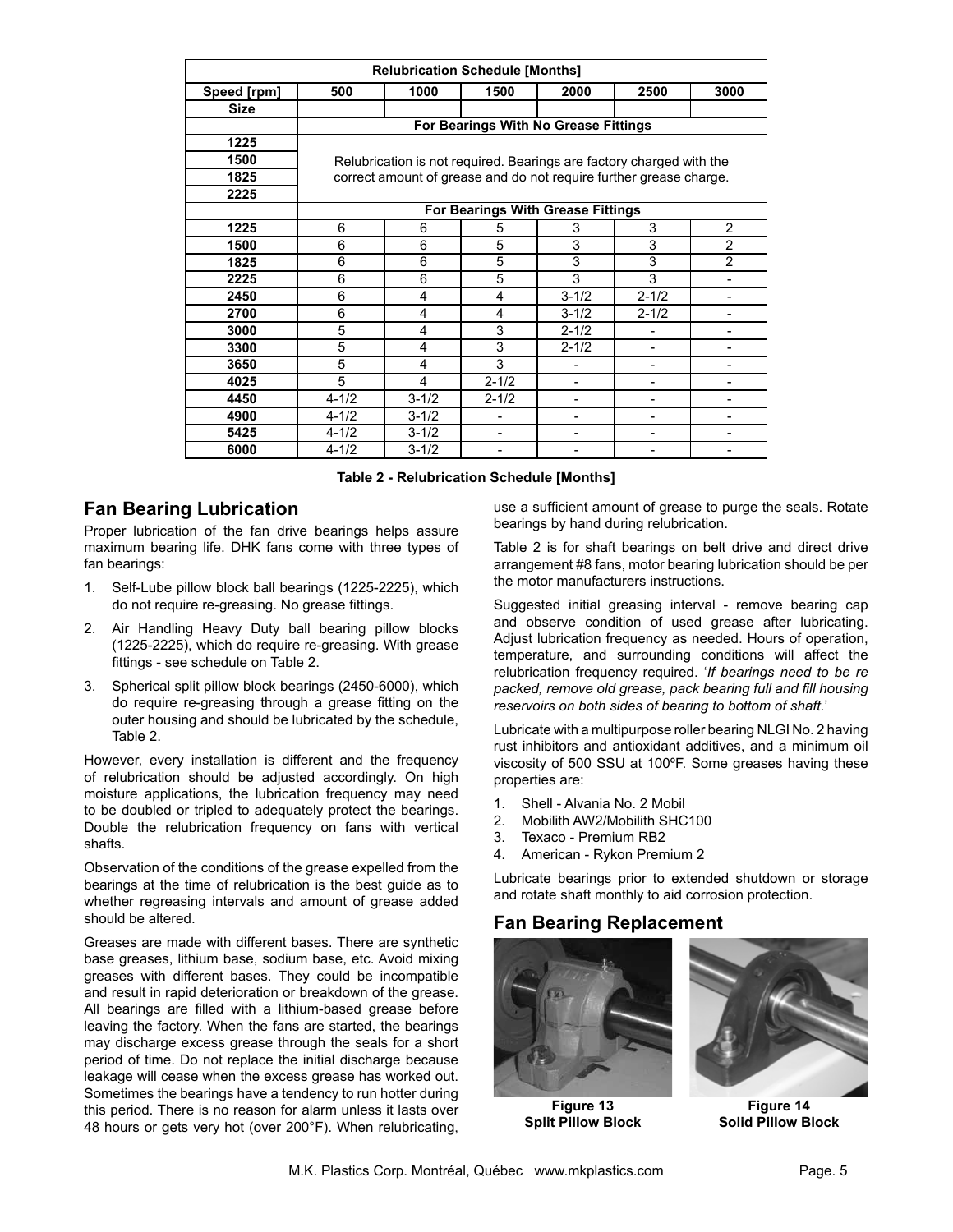#### **Removal of Wheel, Shaft & Bearings -**

- 1. Mark the position on the shaft of both bearing races, setscrews (if applicable) and the wheel and sheave. If you are replacing the shaft as well, these marks will give you reference.
- 2. Mark the location and orientation of the inlet cone and sleeve to the casing and remove, this will give you access to the wheel. Remove the drive sheave from the shaft
- 3. Start wheel removal by unscrewing the front protective cap and then the nut, washers and threaded stud assembly that holds the cap to the fan shaft. The exposed bushing has hex screws that secure the bushing to the shaft; they are situated on the front face of the bushing. Unscrew the hex screws, remove and screw back into the other exposed holes of the bushing. By doing this you are pushing the bushing out. Remove and then use a 2-jaw puller to extract the bushing if needed. When the bushing is out, the wheel and hub assembly can now be removed from the fan shaft. Note: DHK 1225 to 1500 sizes do not have bushings, the wheel is held in place to the shaft with the threaded rod assembly only.
- 4. Unbolt the bearing housing hold-down bolts and remove the shaft and bearings as one unit. Keep any existing shims in place.
- 5. Unbolt the top housing section and remove the bearing assemblies from the shaft. A suitable puller may be required, or tap on the bearing with a wood block and hammer to remove. If the bearings are attached with set screws, unscrew and slide the assembly off as one piece.
- 6. If the existing shaft is being used, check the shaft for nicks, burrs and damage. Remove any anti-corrosion coating with a suitable degreaser and wipe clean.

#### **Bearing Replacement [Split Housing Bearings With Adapter Sleeves] -**

- 1. Split pillow block bearings come in kits with bearings, adapter sleeve, locknut, lock washer and fixing rings for the rear fixed bearing. NOTE: replacement bearings will be shipped temporarily assembled on a shaft.
- 2. Remove the top half of the bearing housing to expose the bearing seat.
- 3. Place the lower half of the bearing housings in position on the stand and tighten the fixing bolts.
- 4. Spherical split pillow block bearings use synthetic rubber seals that come in split (half) sections. One half should be inserted into the lower bearing housing on both sides and some grease applied prior to the bearing assembly.
- 5. Place the bearings in the lower half of the housings with the larger sides of the bores facing towards the shaft ends.
- 6. Slide the adapter sleeves through the bearings, ensuring that the threads are facing each other.
- 7. Install the lock washers on the adapter sleeves with inner prong of washer in a slot on the adapter sleeve. Install the locknut on both bearings with the chamfered face facing the bearing, but do not tighten.
- 8. Slide shaft through both bearing assemblies. If the bearing locks to the shaft, tap gently on the adapter sleeve to loosen.
- 9. To hold the shaft in place during wheel mounting, clamp the sheave end of the shaft to the edge of the stand.
- 10. Install the wheel and bushing on the shaft. Install the inlet cone in its original location. Position the wheel correctly

by moving the shaft axially in the bearing assemblies.

- 11. Install fixing rings on the rear bearing (closest to sheave). Move shaft axially so that the fixing ring may be inserted between housing shoulder and bearing outer ring.
- 12. Tighten locknuts to fasten the bearings to the shaft, using a spanner. While tightening, regularly measure the internal bearing clearance between the most vertical unloaded roller and outer ring with a feeler blade. When required clearance is obtained (check table), tighten locknut until the closest washer tab meets a slot on the locknut.
- 13. Fill the lower housings with grease until the rollers are covered.
- 14. Carefully align the top part of the housing with the dowel pins and tighten bolts, ensuring that the upper seals are in place. Make sure that the split housing is paired only with its original top half, as these parts are not interchangeable from one housing to another.

#### **Bearing Replacement [Closed Housing Bearings With Setscrews] -**

- 1. Making sure that the set screws are not protruding from the inner bearing rings, slide the bearings directly onto the shaft. If using an old shaft, make sure the bearings are not mounted on a worn section. Tapping the inner ring face with a soft driver might be required.
- The outer ring of the bearing is spherical and swivels in the housing to compensate for misalignment. Secure the housing to the stand with the fixing bolts, but do not fully tighten.
- 3. Install the wheel on the shaft. Install the inlet cone in its original location. Position the wheel correctly by moving the shaft axially in the bearing assemblies.
- 4. Tighten the setscrews on the bearings to secure the shaft. Refer to torque chart on Page 7.
- 5. Rotate the shaft by hand to allow the bearing outer rings to find their center of free movement.

#### **Test Run -**

- 1. Re-install the sheave and adjust the belt tension.
- 2. Test run and retighten all setscrews and fixing bolts; trim balance as necessary.

### **Changing Shaft Speed**

All belt driven fans with motors up to and including 5 HP are equipped with variable pitch pulleys. To change the fan speed, perform the following:

- 1. Loosen setscrew on driver (motor) pulley and remove key, if equipped.
- 2. If the pulley has multiple grooves, all must be adjusted to the same width.
- 3. After adjustment, inspect for proper belt tension.
- 4. To reduce speed, open the pulley in order that the belt rides deeper in the groove (smaller pitch diameter).
- 5. To increase speed, close the pulley so that the belt rides higher in the groove (larger pitch diameters). Make sure the maximum fan RPM and motor HP is not reached.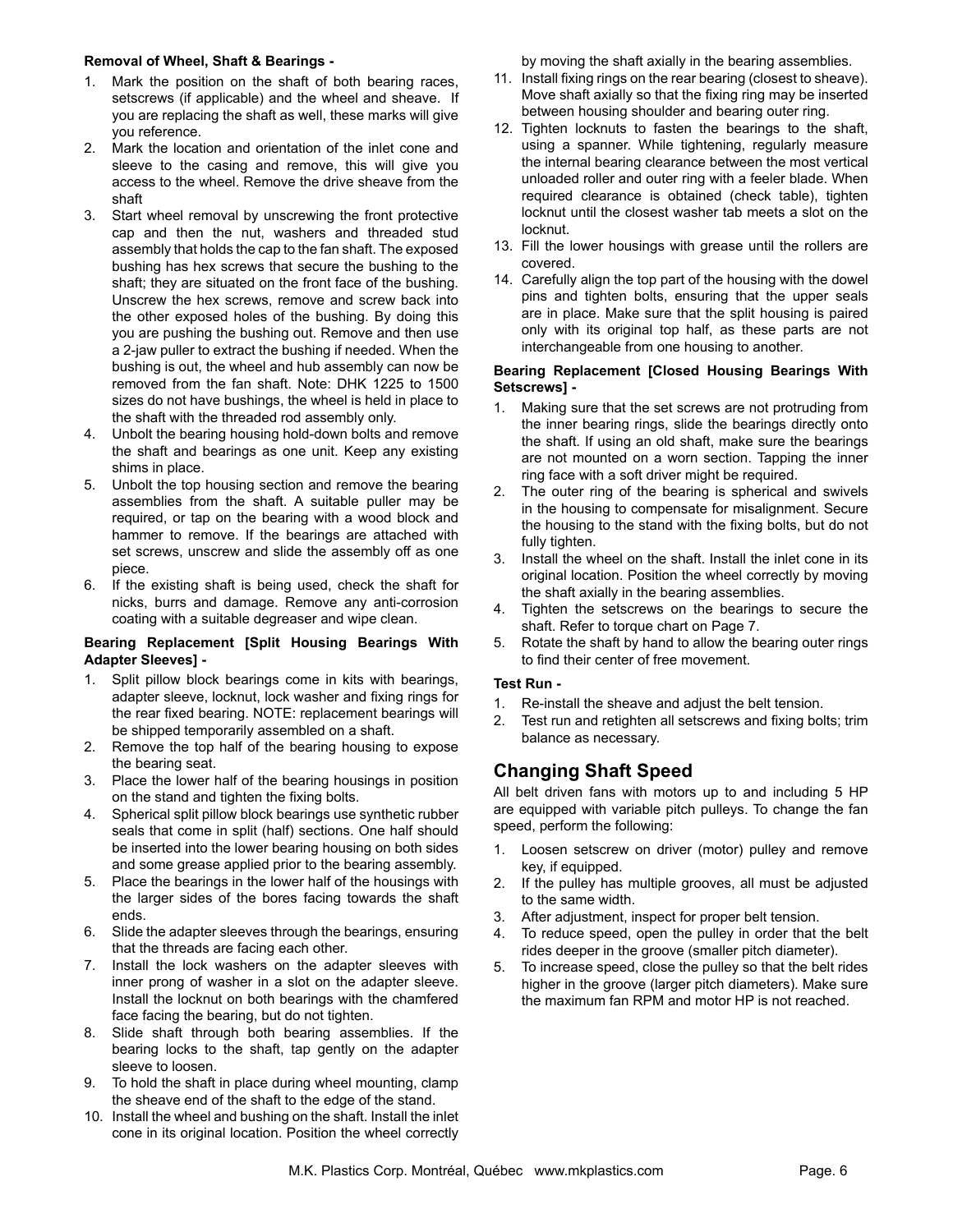| <b>Size</b> | <b>Pillow Block</b><br><b>Bearing</b> | Set Screw /<br><b>Bearing Cap</b><br><b>Bolt Torque</b> | <b>Mounting</b><br><b>Bolt</b> | 304 SS Bolt<br>Torque | 316 SS Bolt<br>Torque |
|-------------|---------------------------------------|---------------------------------------------------------|--------------------------------|-----------------------|-----------------------|
| 1225        | RHP, MP1                              | 60 in-Ibs                                               | 3/8-16UNC, 1.75L               | 236 in-lbs            | 247 in-lbs            |
| 1500        | RHP. MP1                              | 60 in-lbs                                               | 3/8-16UNC, 1.75L               | 236 in-lbs            | 247 in-Ibs            |
| 1825        | RHP, MP1-7/16                         | 110 in-lbs                                              | 1/2-13UNC, 2.25L               | 517 in-lbs            | 542 in-Ibs            |
| 2225        | RHP. MP1-7/16                         | $110$ in-lbs                                            | 1/2-13UNC, 2.25L               | 517 in-lbs            | 542 in-lbs            |
| 2450        | NSK, SNN, 1-11/16                     | 389 in-lbs                                              | 1/2-13UNC, 1.75L               | 517 in-lbs            | 542 in-Ibs            |
| 2700        | NSK.SNN.1-11/16                       | 389 in-lbs                                              | 1/2-13UNC, 2.25L               | 517 in-lbs            | 542 in-Ibs            |
| 3000        | NSK.SNN.2-3/16                        | 673 in-lbs                                              | 5/8-11UNC, 2.5 L               | 1110 in-lbs           | 1160 in-lbs           |
| 3300        | NSK.SNN.2-3/16                        | 673 in-Ibs                                              | 5/8-11UNC, 2.5 L               | 1110 in-lbs           | 1160 in-lbs           |
| 3650        | NSK.SNN.2-3/16                        | 673 in-Ibs                                              | 5/8-11UNC, 2.5 L               | 1110 in-lbs           | 1160 in-lbs           |
| 4025        | NSK.SNN.2-7/16                        | 673 in-lbs                                              | 5/8-11UNC, 2.75L               | 1110 in-lbs           | 1160 in-lbs           |
| 4450        | NSK, SNN, 2-15/16                     | 1682 in-lbs                                             | 3/4-10UNC, 3 L                 | 1530 in-lbs           | 1582 in-lbs           |
| 4900        | NSK.SNN.2-15/16                       | 1682 in-lbs                                             | 3/4-10UNC, 3 L                 | 1530 in-lbs           | 1582 in-lbs           |
| 5425        | NSK.SNN.3-7/16                        | 3275 in-lbs                                             | 1-8UNC, 3.75L                  | 3400 in-lbs           | 3595 in-lbs           |
| 6000        | NSK.SNN.3-7/16                        | 3275 in-lbs                                             | 1-8UNC, 3.75L                  | 3400 in-lbs           | 3595 in-lbs           |

Table 3 - Fan Bearing Torque

| <b>Tapered</b><br><b>Bushing</b> | Cap Screw   | Torque       | <b>MSK</b><br><b>Bushing</b> | Cap Screw                                  | Torque      |
|----------------------------------|-------------|--------------|------------------------------|--------------------------------------------|-------------|
| QT                               | 1/4-20UNC   | 108 in-lbs   | H                            | $1/4 \times 3/4$                           | 95 in-lbs   |
| JA                               | No.10-24UNC | 60 in-Ibs    | P                            | 5/16x1                                     | 192 in-lbs  |
| SH-SDS-SD                        | 1/4-20UNC   | 108 in-lbs   | Q                            | $3/8 \times 1 - 1/4$                       | 348 in-lbs  |
| SK                               | 5/16-18UNC  | $180$ in-lbs | R                            | $3/8 \times 1 - 3/4$                       | 348 in-lbs  |
| SF                               | 3/8-16UNC   | 360 in-lbs   | S                            | $1/2 \times 2 - 1/4$                       | 840 in-lbs  |
| F                                | 1/2-13UNC   | 720 in-lbs   | U                            | $5/8 \times 2 - 3/4$                       | 1680 in-lbs |
| F                                | 9/16-12UNC  | 1320 in-lbs  | W                            | $3/4 \times 3$                             | 3000 in-lbs |
| J                                | 5/8-11UNC   | 1620 in-lbs  |                              |                                            |             |
| M                                | 3/4-10UNC   | 2700 in-lbs  |                              | <b>Bushing Tightening for Aluminum Hub</b> |             |
| N                                | 7/8-9UNC    | 3600 in-lbs  | $P1-P3$                      | 5/16-18 UNC                                | 80 in-lbs   |
| P                                | 1-8UNC      | 5400 in-lbs  | $Q1-Q3$                      | 3/8-16 UNC                                 | 143 in-lbs  |
| W                                | 1-1/8-7UNC  | 7200 in-lbs  |                              |                                            |             |
| S                                | 1-1/4-7UNC  | 9000 in-lbs  |                              |                                            |             |

| <b>MSK</b><br><b>Bushing</b> | <b>Cap Screw</b>     | Torque      |
|------------------------------|----------------------|-------------|
| Н                            | $1/4 \times 3/4$     | 95 in-Ibs   |
| P                            | 5/16x1               | 192 in-lbs  |
| Q                            | $3/8 \times 1 - 1/4$ | 348 in-lbs  |
| R                            | $3/8 \times 1 - 3/4$ | 348 in-lbs  |
| S                            | $1/2 \times 2 - 1/4$ | 840 in-lbs  |
| U                            | $5/8 \times 2 - 3/4$ | 1680 in-lbs |
| W                            | $3/4 \times 3$       | 3000 in-lbs |

| <b>Bushing Tightening for Aluminum Hub</b> |             |            |
|--------------------------------------------|-------------|------------|
| P <sub>1-P3</sub>                          | 5/16-18 UNC | 80 in-lbs  |
| $O1-O3$                                    | 3/8-16 UNC  | 143 in-lbs |

**Table 4 - Bushing and Pulley Torque**

### **Grounding Straps**

Static Grounding Strap.

If supplied with a Graphite Liner, a grounding strap is provided on the bottom of the scroll housing for the removal of static electricity. This strap must be connected to the building electrical grounding circuit or the roof steel structure. If an Aegis shaft grounding ring is supplied on the motor, the motor support stand should **Grounding Strap**also be grounded.



**Figure 15** 

## **Operational Checklist**

#### **Final Installation**

- $\Box$  Inspect fasteners and setscrews, particularly fan mounting and bearing fasteners, and tighten according to the recommended torque shown in Tables 3 & 4.
- Inspect for correct voltage with voltmeter.
- $\Box$  Ensure all accessories are installed.

#### **Pre-Start Checks**

- $\Box$  Shut off all primary and secondary power sources.
- $\Box$  Ensure fasteners and setscrews are tightened.
- $\Box$  Inspect belt tension and pulley alignment.
- $\Box$  Inspect motor wiring.
- Ensure belt touches only the pulleys.
- Ensure fan and ductwork are clean and free of debris.
- Inspect wheel-to-inlet clearance.
- $\Box$  Close and secure all access doors.
- $\Box$  Restore power to the fan.

#### **Start Up**

Turn the fan on. In variable speed units, set the fan to its lowest speed and inspect for the following:

- Direction of rotation.
- $\Box$  Excessive vibration.
- $\Box$  Unusual noise.
- $\Box$  Bearing noise.
- Improper belt alignment or tension (listen for squealing).
- Improper motor amperage or voltage.

If a problem is discovered, immediately shut the fan off. Lock out all electrical power and check for the cause of the trouble. See Troubleshooting.

#### **Inspection**

Inspection of the fan should be conducted at the first **30 minute, 8 hour and 24 hour** intervals of satisfactory operation. During the inspections, stop the fan and inspect.

- $\Box$  30 Minute Interval: Inspect bolts, setscrews, and motor mounting bolts. Adjust and tighten as necessary.
- $\Box$  8 Hour Interval: Inspect belt alignment and tension. Adjust and tighten as necessary.
- $\Box$  24 Hour Interval & 30 Days: Inspect belt tension. Adjust and tighten as necessary.

### **General Fan Maintenance**

#### **WARNING**

**Disconnect and secure to the 'Off' position all electrical power to the fan prior to inspection and servicing. Failure to comply with this safety precaution could result in serious injury or death.**

Once the unit has been put into operation, a routine maintenance schedule should be set up to accomplish the following:

- 1. Lubrication of bearings and motor.
- 2. Wheel, housing, bolts and set screws on the entire fan should be checked for tightness.
- 3. Any dirt accumulation on the wheel or in the housing should be removed to prevent unbalance and possible damage.
- 4. Isolation bases should be checked for freedom of movement and the bolts for tightness. Springs should be checked for breaks and fatigue. Rubber isolators should be checked for deterioration.
- 5. Inspect fan impeller and housing looking for fatigue, corrosion or wear.
- 6. Check V-belt drives on a regular basis for wear, tension, alignment and dirt accumulation.
- 7. If drive belts have been replaced, new belts will stretch. Belt tension needs to be checked & adjusted after 1 week, and again after 30 days of operation. Refer to Figure 8. on Page 3 for details.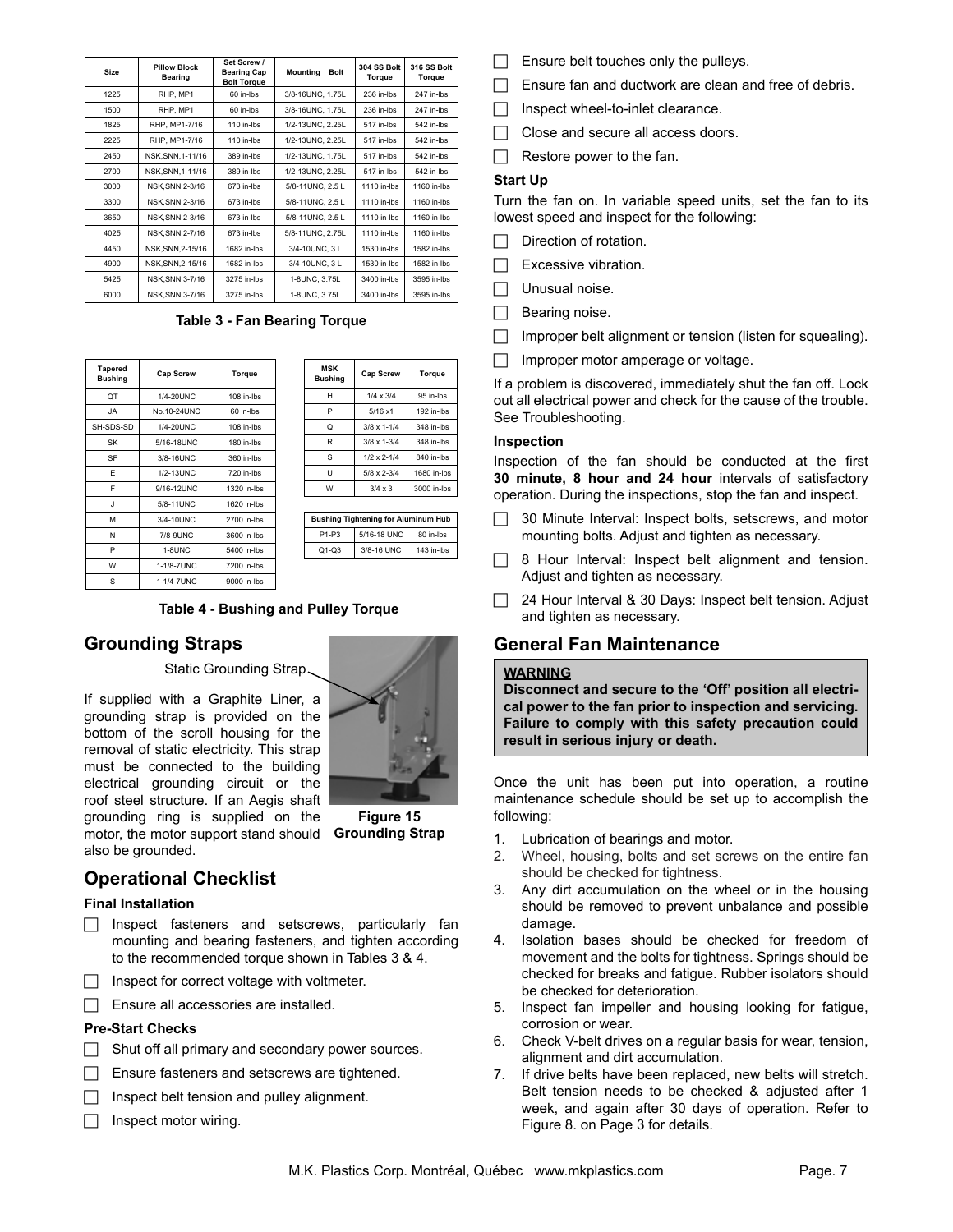### **Excessive Noise or Vibration**

- Damaged wheel.
- Wheel rubbing inlet; adjust wheel or inlet cone.
- • Verify wheel balance, rebalance if necessary.
- Belts misaligned.
- Belts too loose; worn or oily belts.
- Loose fasteners.
- Speed too high.
- Incorrect direction of rotation. Make sure the fan rotates in same direction as the arrows on the motor or belt drive assembly.
- • Bearing collars or hardware loose.
- Bearings need lubrication or replacement.
- Debris in impeller; clean all dirt off wheel, check wheel balance and rebalance if necessary.
- Fan surge.
- Check alignment of shaft and motor drives.

### **Low Volume or Pressure**

- Incorrect direction of rotation. Make sure the fan rotates in same direction as the arrows on the motor or belt drive assembly.
- Poor fan inlet or outlet conditions. There should be a straight clear duct at the inlet or outlet.
- Improper wheel alignment.
- Check duct system, see Page 2. For recommendations.

### **Motor Problems (Overheating)**

- Motor improperly wired.
- Incorrect direction of rotation. Make sure the fan rotates in same direction as the arrows on the motor or belt drive assembly.
- High horsepower; resize the ductwork. Check proper operation of face and bypass dampers. Check filters and access doors.
- Cooling air diverted or blocked.
- Improper inlet clearance.
- Incorrect fan speed.
- Incorrect voltage.

### **Bearing Problems (Overheating)**

- Improper bearing lubrication; check for excessive or insufficient grease in bearings.
- Excessive belt tension.
- Check for bent shaft.
- Align bearings.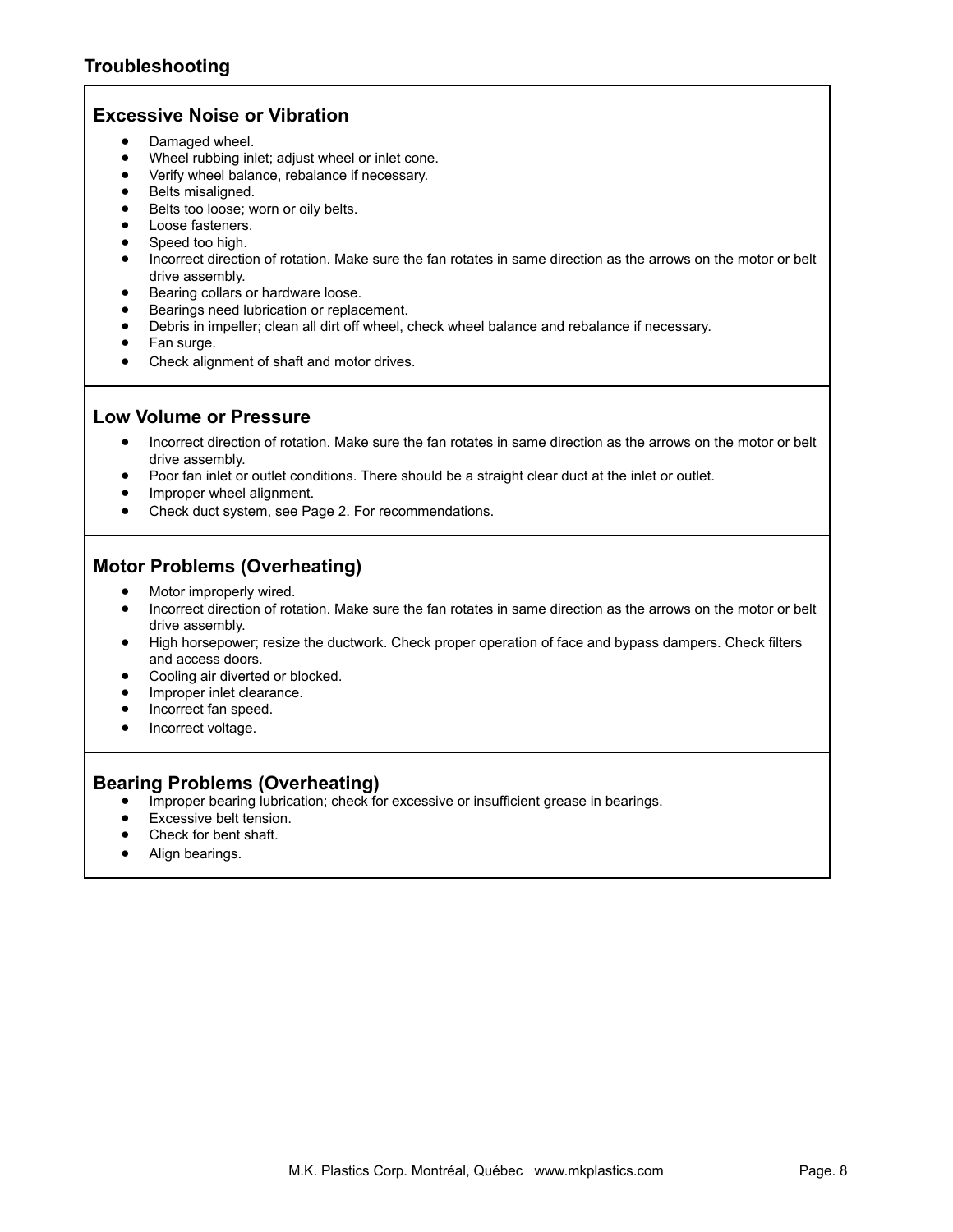

| Item No. | <b>Item Description</b>  |
|----------|--------------------------|
| 1        | <b>Inlet Sleeve</b>      |
| 2        | Inlet cone               |
| 3        | Impeller                 |
| 4        | Fan Casing               |
| 5        | Bearing                  |
| 6        | Shaft                    |
| 7        | Shaft / Bearing Guard    |
| 8        | Pulleys                  |
| 9        | <b>Belts</b>             |
| 10       | <b>Belt Guard</b>        |
| 11       | Motor Base               |
| 12       | Motor                    |
| 13       | Unitary Base (Standard)  |
| 14       | Motor Cover (Optional)   |
| 15       | <b>Control Damper</b>    |
| 16       | Gravity Backdraft Damper |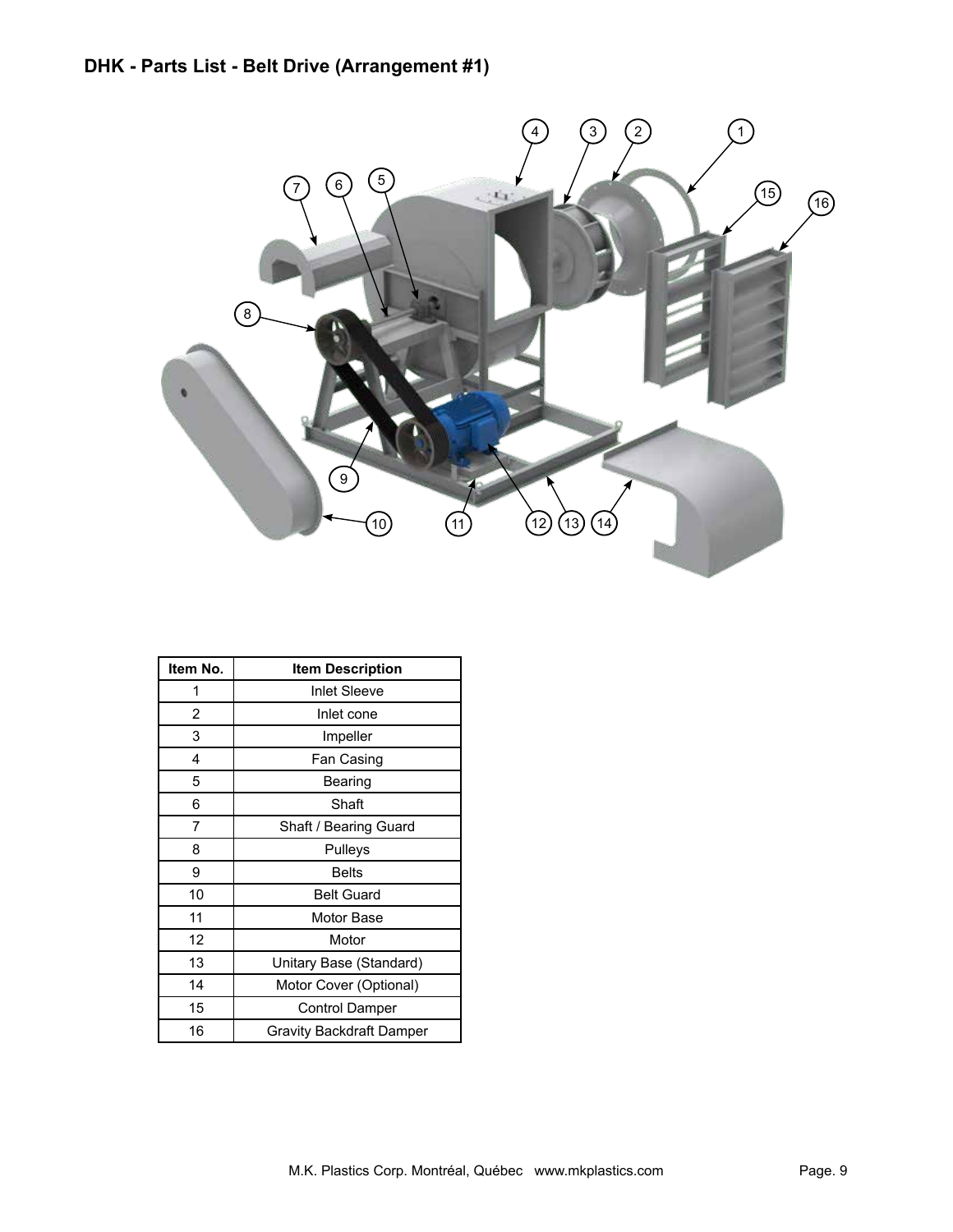

| Item No.       | <b>Item Description</b>  |
|----------------|--------------------------|
|                | <b>Inlet Sleeve</b>      |
| $\overline{2}$ | Inlet cone               |
| 3              | Impeller                 |
| 4              | Fan Casing               |
| 5              | Shaft                    |
| 6              | Bearing                  |
| 7              | Shaft / Bearing Guard    |
| 8              | Pulleys                  |
| 9              | <b>Belts</b>             |
| 10             | Motor                    |
| 11             | <b>Belt Guard</b>        |
| 12             | Motor Base               |
| 13             | Unitary Base (Optional)  |
| 14             | <b>Control Damper</b>    |
| 15             | Gravity Backdraft Damper |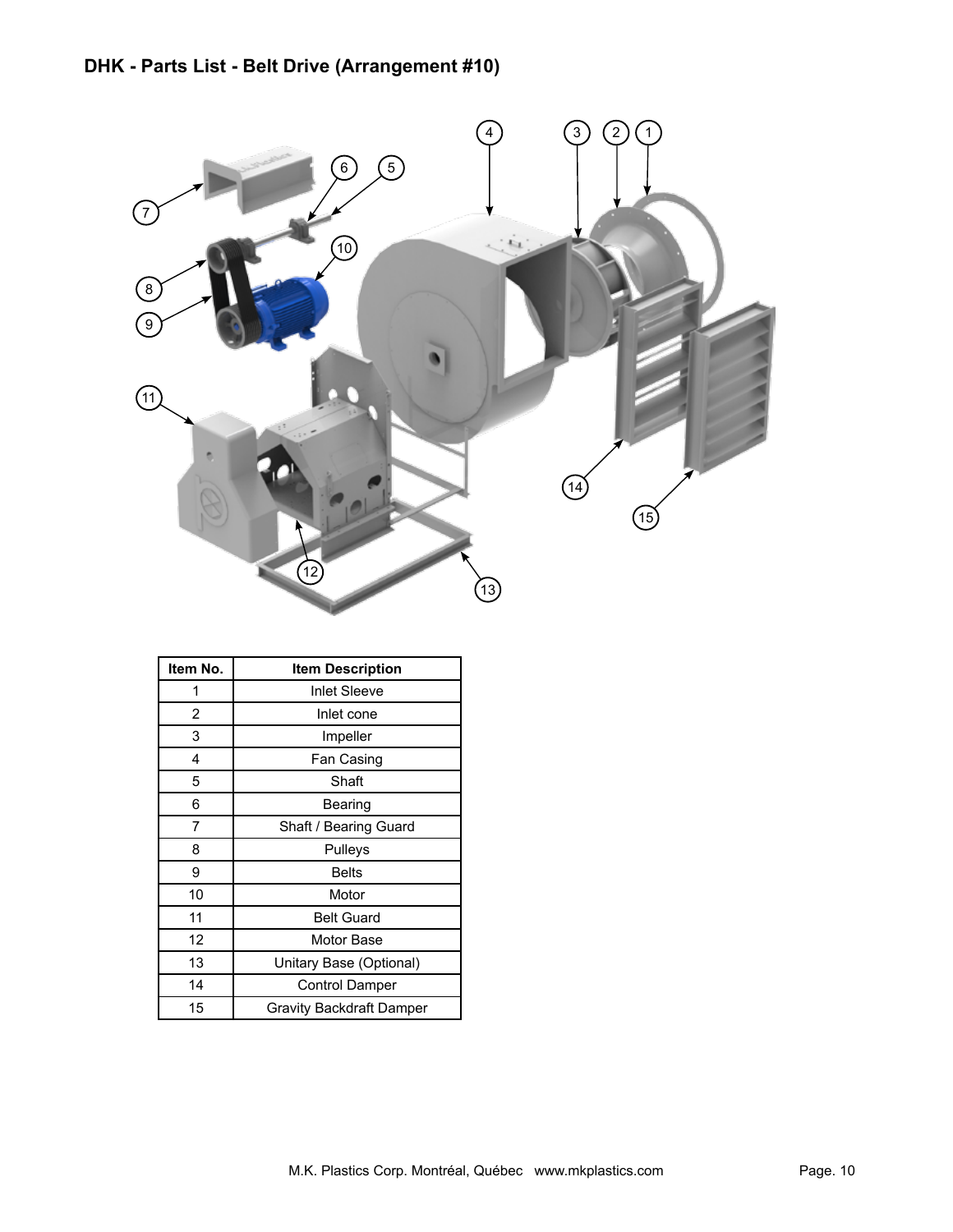

| Item No. | <b>Item Description</b> |
|----------|-------------------------|
|          | <b>Inlet Sleeve</b>     |
| 2        | <b>Companion Flange</b> |
| 3        | <b>Inlet Cone</b>       |
| 4        | Impeller                |
| 5        | Fan Casing              |
| 6        | Motor                   |
| 7        | Unitary Base (Standard) |
| 8        | Shaft / Bearing Guard   |
| 9        | <b>Bearings</b>         |
| 10       | Coupling                |
| 11       | Shaft Guard             |
| 12       | Motor Cover (Optional)  |